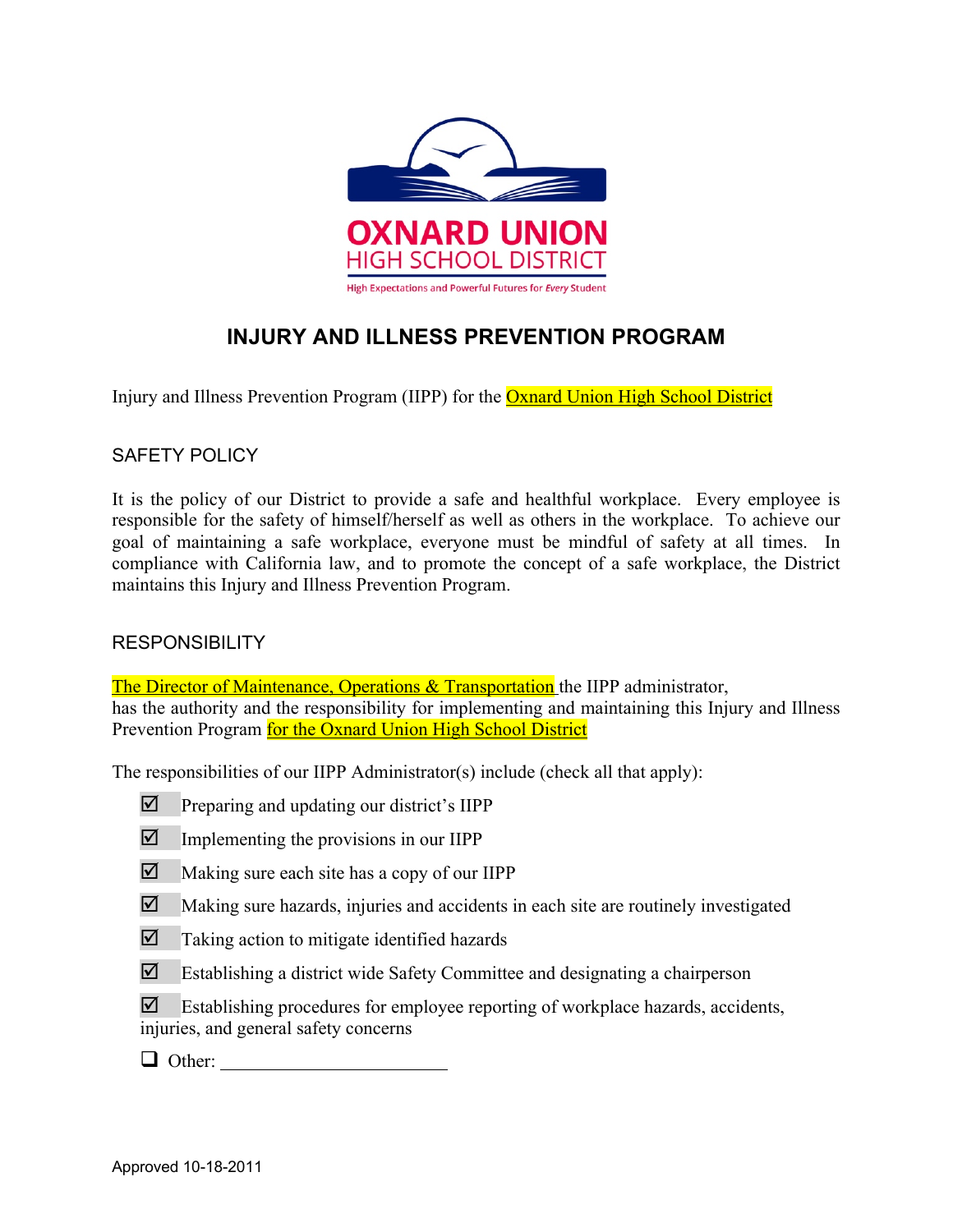## IIPP for OUHSD

Principals, managers, and supervisors are responsible for implementing and maintaining the IIPP in their work areas and for answering worker questions about the IIPP. A copy of this IIPP is available from each principal, site manager, or in the office of the IIPP administrator.

## EMPLOYEE COMPLIANCE

All workers, including managers and supervisors, are responsible for complying with safe and healthful work practices. Our system of ensuring that all workers comply with these practices include one or more of the following checked practices:

- $\nabla$  Informing workers of the provisions of our IIPP.
- $\boxtimes$  Evaluating the safety performance of all workers.
- $\boxtimes$  Recognizing employees who perform safe and healthful work practices.
- $\triangledown$  Providing training to workers whose safety performance is deficient.
- $\boxtimes$  Disciplining workers for failure to comply with safe and healthful work practices.

## **COMMUNICATION**

All managers and supervisors are responsible for communicating with all workers about occupational safety and health in a form readily understandable by all workers. Our communication system encourages all workers to inform their managers and supervisors about workplace hazards without fear of reprisal.

Our communication system includes one or more of the following checked items:

- $\Box$  New worker orientation including a discussion of safety and health policies and procedures.
- $\nabla$  Review of our IIPP.
- $\nabla$  Training programs.
- $\nabla$  Regularly scheduled safety meetings.
- $\nabla$  Posted or distributed safety information.
- $\Box$  A labor/management safety and health committee
- $\Box$  A system for workers to anonymously inform management about workplace hazards.
- $\Box$  Our District has less than ten employees and communicates with and instructs employees orally about general safe work practices and hazards unique to each employee's job assignment.

## HAZARD ASSESSMENT

Periodic inspections to identify and evaluate hazards in our schools sites will be performed by one or more of the following checked individuals: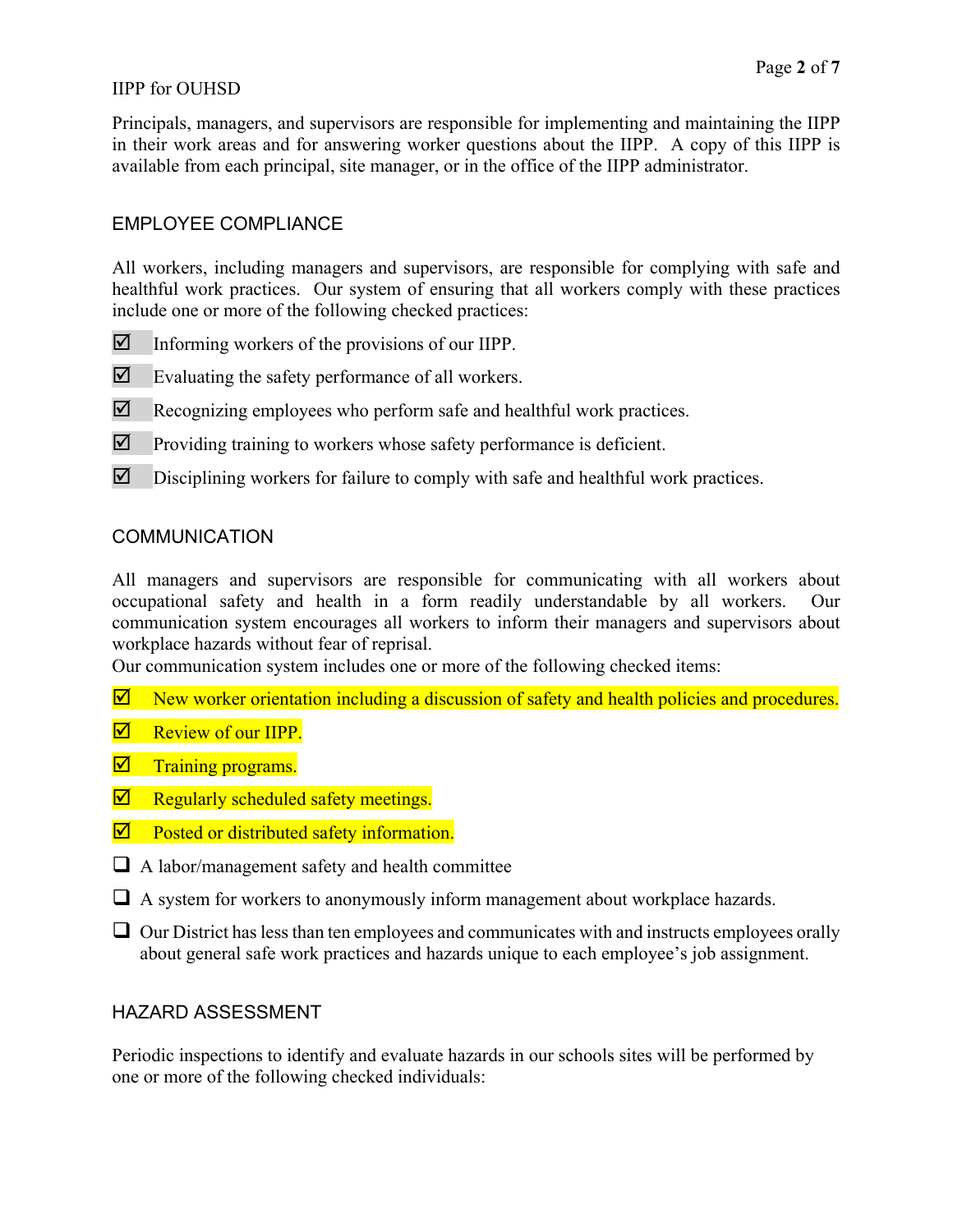- $\Box$  School-site safety coordinators at their school sites
- $\triangledown$  Our district's IIPP Administrator(s)
- $\overline{\mathbf{Y}}$  Ventura County Schools Self-Funding Authority's Safety Specialist/Inspector
- $\Box$  Other:

Periodic inspections are performed according to the following schedule:

- 1. When we initially established our IIPP;
- 2. When new substances, processes, procedures, or equipment which present potential new hazards are introduced into our workplace;
- 3. When new, previously unidentified hazards are recognized;
- 4. Accident, injury, and/or exposure investigations; and
- 5. Whenever workplace conditions warrant an inspection.

Periodic inspections to identify and evaluate workplace hazards shall be performed by a competent observer in the following areas of our District:

| Area                                  | <b>Inspection Frequency</b>                  |  |
|---------------------------------------|----------------------------------------------|--|
| Administration and Offices            | <b>Annually by VCSSFA</b>                    |  |
| <b>Athletic Facilities</b>            | <b>Annually by VCSSFA</b>                    |  |
| Classrooms                            | <b>Annually by VCSSFA</b>                    |  |
| <b>Industrial Arts Classrooms</b>     | <b>Annually by VCSSFA</b>                    |  |
| Performing Arts Classrooms and Stages | <b>Annually by VCSSFA</b>                    |  |
| Science Classrooms, Labs, and Storage | <b>Annually by VCSSFA</b>                    |  |
| Food Services / Child Nutrition       | <b>Quarterly by Ventura County</b>           |  |
| Maintenance                           | Daily by Maintenance/Grounds/Custodial Staff |  |
| Transportation                        | Daily by Transportation Staff                |  |
| Warehouse                             | <b>Annually by VCSSFA</b>                    |  |

In addition to this IIPP, the district maintains the following programs/plans:

- $\nabla$  Fall protection and Lift Training
- $\Box$  Emergency action plan or Standardized Emergency Management System (SEMS) plan,
- $\Box$  Fire prevention plan
- $\Box$  hazardous energy control procedure
- $\nabla$  Heat Illness Prevention
- **Q** Hearing Conservation Program
- $\Box$  Program designed to minimize Repetitive Motion Injuries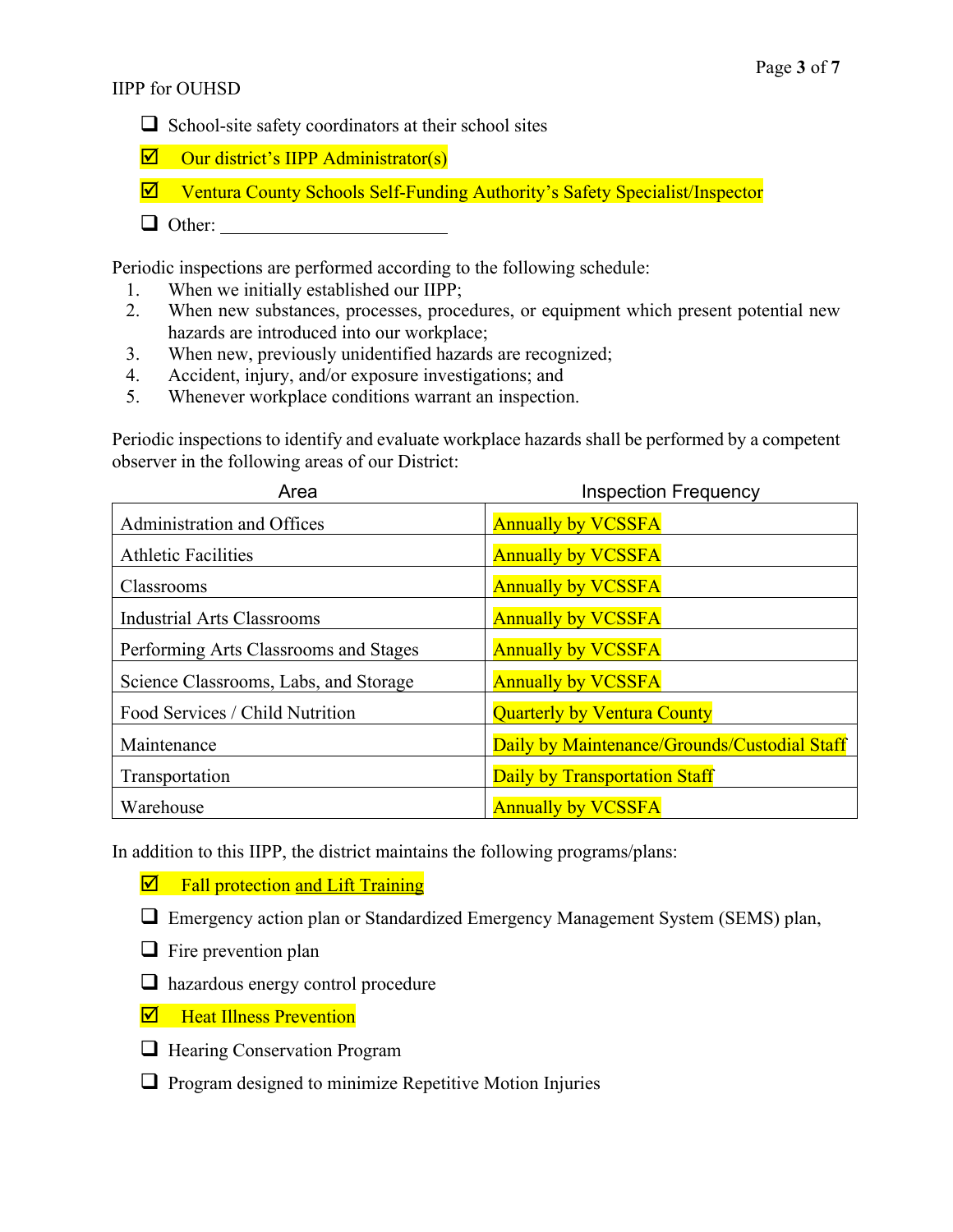### IIPP for OUHSD

- $\nabla$  Respiratory Protection Program
- $\Box$  Chemical Hygiene Plan
- $\nabla$  Bloodborne Pathogens Exposure Control Plan
- $\nabla$  Hazard Communication Program
- $\Box$  Aerosol Infectious Disease Exposure Control Plan
- $\n **As** bestos\n$
- $\nabla$  Lead
- $\overline{\mathbf{p}}$  Integrated Pest Management (IPM)

## ACCIDENT/EXPOSURE INVESTIGATIONS

Investigations of workplace accidents, hazardous substance exposures and near accidents will be conducted by: the principal, manager, supervisor or authorized designee.

Assistance may be provided by the IIPP Administrator or the district risk manager.

Procedures for investigating workplace accidents and hazardous substance exposures include:

- 1. Visit the scene as soon as possible;
- 2. Interviewing injured workers and witnesses;
- 3. Examining the workplace for factors associated with the accident/exposure;
- 4. Determining the cause of the accident/exposure;
- 5. Taking corrective action to prevent the accidental exposure from reoccurring; and
- 6. Recording the findings and actions taken.

# HAZARD CORRECTION

Unsafe or unhealthy work conditions, practices or procedures shall be corrected in a timely manner based on the severity of the hazards. Hazards shall be corrected according to the following procedures:

- 1. When observed or discovered; and
- 2. When an imminent hazard exists which cannot be immediately abated without endangering employee(s) and/or property, we will remove all exposed workers from the area except those necessary to correct the existing condition. Workers who are required to correct the hazardous condition shall be provided with the necessary protection.

Hazard correction is implemented through:

- $\nabla$  Training and instruction
- $\nabla$  Direct, verbal or written, communication with employees
- $\nabla$  Work orders
- q Other: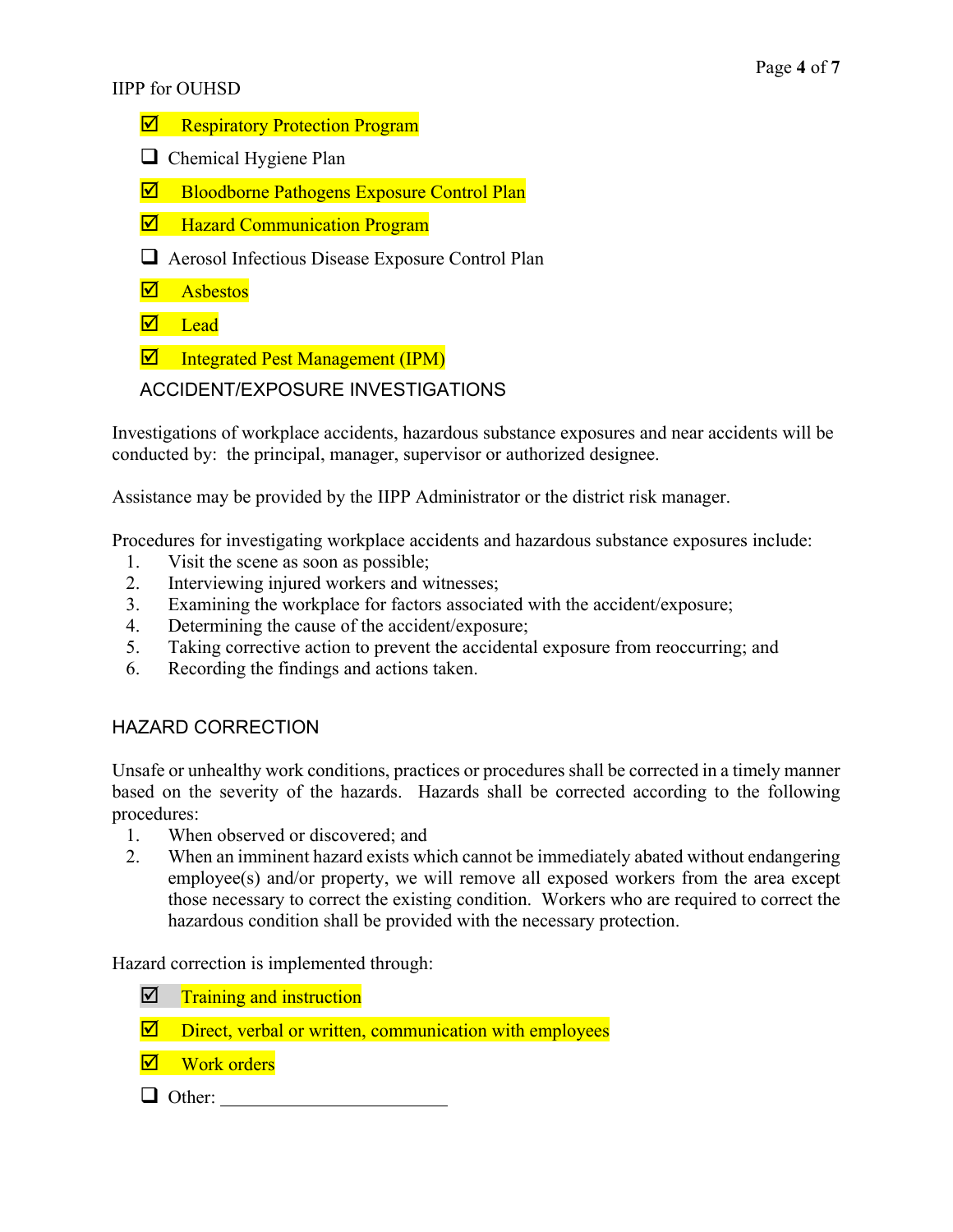## TRAINING AND INSTRUCTION

All workers, including managers and supervisors, shall have training and instruction on general and job-specific safety and health practices. Training and instruction is provided:

- 1. When the IIPP was first established;
- 2. To all new workers, except for construction workers who are provided training through a construction industry occupational safety and health training program approved by Cal/OSHA;
- 3. To all workers given new job assignments for which training has not previously provided;
- 4. Whenever new substances, processes, procedures, or equipment are introduced to the workplace and represent a new hazard;
- 5. Whenever the District is made aware of a new or previously unrecognized hazard;
- 6. To supervisors to familiarize them with the safety and health hazards to which workers under their immediate direction and control may be exposed; and
- 7. To all workers with respect to hazards specific to each employee's job assignment.

General workplace safety and health practices include, but are not limited to, the following:

- 1. Implementation and maintenance of the IIPP.
- 2. Emergency action and fire prevention plan.
- 3. Provisions for medical services and first aid including emergency procedures
- 4. Prevention of musculoskeletal disorders, including proper lifting techniques.
- 5. Proper housekeeping, such as keeping stairways and aisles clear, work areas neat and orderly, and promptly cleaning up spills.
- 6. Prohibiting horseplay, scuffling, or other acts that tend to adversely influence safety.
- 7. Proper storage to prevent stacking goods in an unstable manner and storing goods against doors, exits, fire extinguishing equipment, and electrical panels.
- 8. Proper reporting of hazards and accidents to supervisors.
- 9. Hazard communication, including worker awareness of potential chemical hazards, and proper labeling of containers.
- 10. Proper storage and handling of toxic and hazardous substances including prohibiting eating or storing food and beverages in areas where they can become contaminated.

## RECORDKEEPING

We have checked one of the following categories as our recordkeeping policy: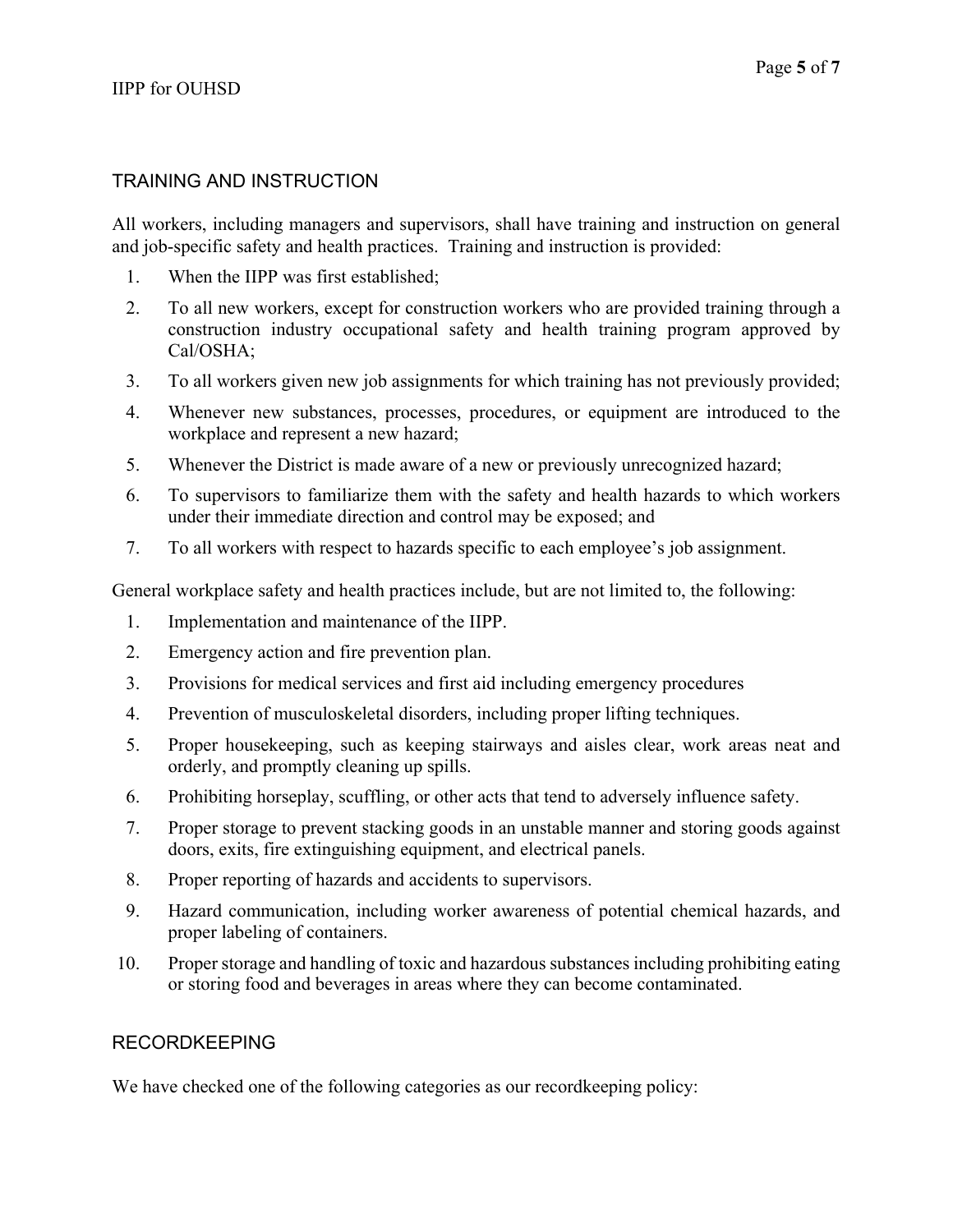### IIPP for OUHSD

| <b>a</b> -Category 1.                                                                                                                                                                                                                                                                            |                                           |
|--------------------------------------------------------------------------------------------------------------------------------------------------------------------------------------------------------------------------------------------------------------------------------------------------|-------------------------------------------|
| The following records will be maintained for the period indicated, at a minimum:                                                                                                                                                                                                                 |                                           |
|                                                                                                                                                                                                                                                                                                  |                                           |
|                                                                                                                                                                                                                                                                                                  | <del>.5 Years</del>                       |
|                                                                                                                                                                                                                                                                                                  | 5 Years                                   |
|                                                                                                                                                                                                                                                                                                  | 3 Years                                   |
|                                                                                                                                                                                                                                                                                                  | <del>Duration of</del>                    |
|                                                                                                                                                                                                                                                                                                  | Employment                                |
| <b>Employee Training Forms</b>                                                                                                                                                                                                                                                                   |                                           |
|                                                                                                                                                                                                                                                                                                  | <del>Duration of.</del>                   |
|                                                                                                                                                                                                                                                                                                  | <b>Employment</b>                         |
|                                                                                                                                                                                                                                                                                                  | <del>.3 Years</del>                       |
| Records Relating to Employee Communication and Enforcement                                                                                                                                                                                                                                       |                                           |
|                                                                                                                                                                                                                                                                                                  | 3 Years                                   |
|                                                                                                                                                                                                                                                                                                  | <del>.3 Years</del>                       |
|                                                                                                                                                                                                                                                                                                  | <b>Employment</b><br><b>Plus 30 Years</b> |
| $\mathbf{A}$ and $\mathbf{A}$ and $\mathbf{A}$ and $\mathbf{A}$ and $\mathbf{A}$ and $\mathbf{A}$ and $\mathbf{A}$ and $\mathbf{A}$ and $\mathbf{A}$ and $\mathbf{A}$ and $\mathbf{A}$ and $\mathbf{A}$ and $\mathbf{A}$ and $\mathbf{A}$ and $\mathbf{A}$ and $\mathbf{A}$ and $\mathbf{A}$ and | $\sim$ $\mathbf{v}$ $\sim$                |

All other Safety Records other than those Subject to the Access Standard......

# $\overline{\mathcal{D}}$  Category 2.

We are a local governmental entity (school district) and we are not required to keep written records of the steps taken to implement and maintain our IIP Program.

The master copy of this IIPP can be found: **OUHSD District Office, Building C (MOT Office)**, 309 South K Street, Oxnard, CA 93030

Other copies of the IIPP can be found: Transportation Bus Barn at 1100 West 2<sup>nd</sup> Street, Oxnard, CA 93030, and all active school sites: ACHS, CIHS, FHS, HHS, OAS 2<sup>nd</sup>, OHS, PHS, RCHS and RMHS

# LABOR/MANAGEMENT SAFETY AND HEALTH COMMITTEE

Our District has elected to use a labor/management safety and health committee to comply with the communication requirements. The committee:

- 1. Meets regularly, but not less than quarterly;
- 2. Prepares and makes available to the affected employees, written records of the safety and health issues discussed at the committee meetings and, maintained for review by the